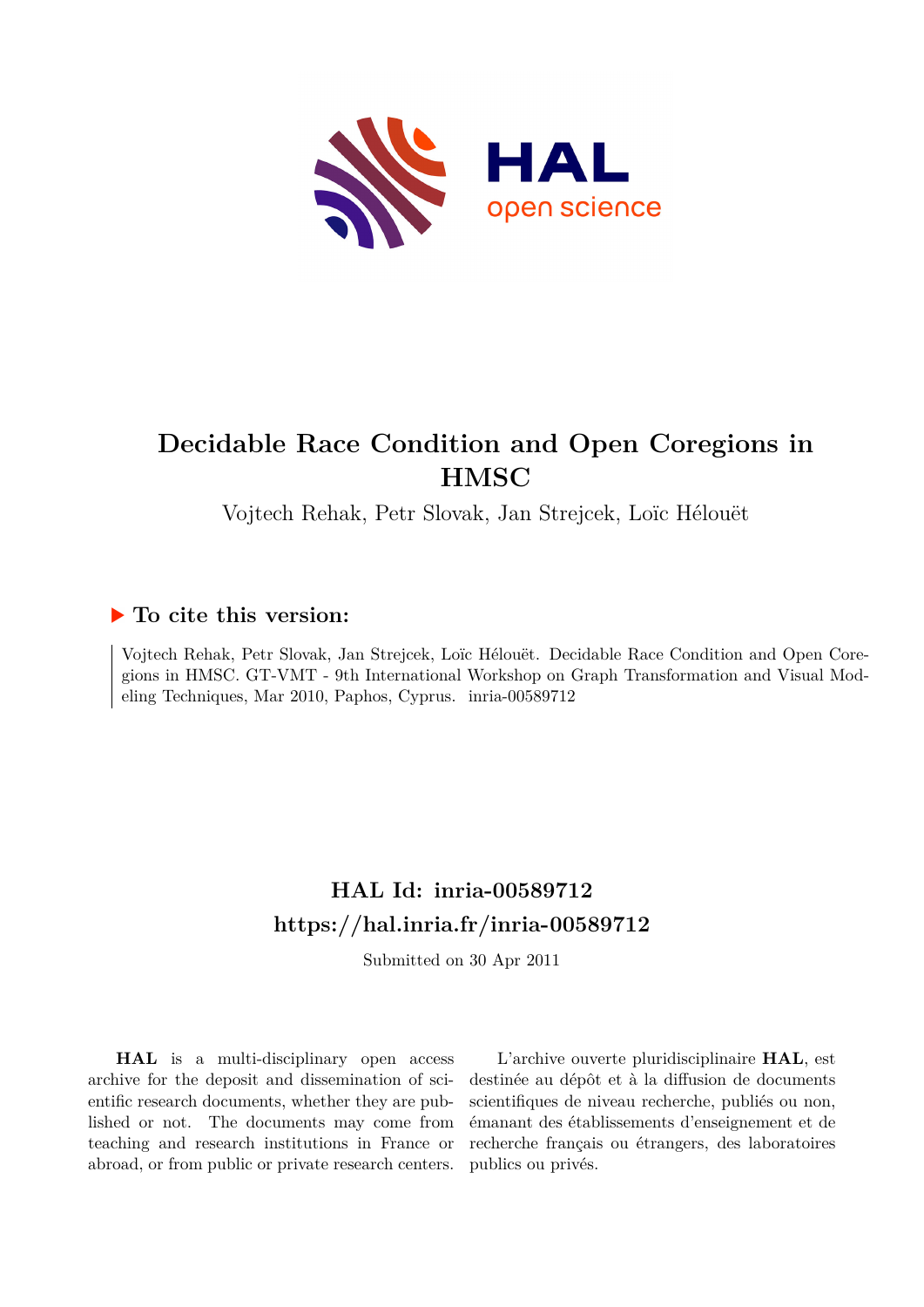Electronic Communications of the EASST Volume 29 (2010)



# Proceedings of the Ninth International Workshop on Graph Transformation and Visual Modeling Techniques (GT-VMT 2010)

Decidable Race Condition and Open Coregions in HMSC

Vojtěch Řehák Petr Slovák Jan Strejček Loïc Hélouët

12 pages

Guest Editors: Jochen Küster, Emilio Tuosto Managing Editors: Tiziana Margaria, Julia Padberg, Gabriele Taentzer ECEASST Home Page: <http://www.easst.org/eceasst/> ISSN 1863-2122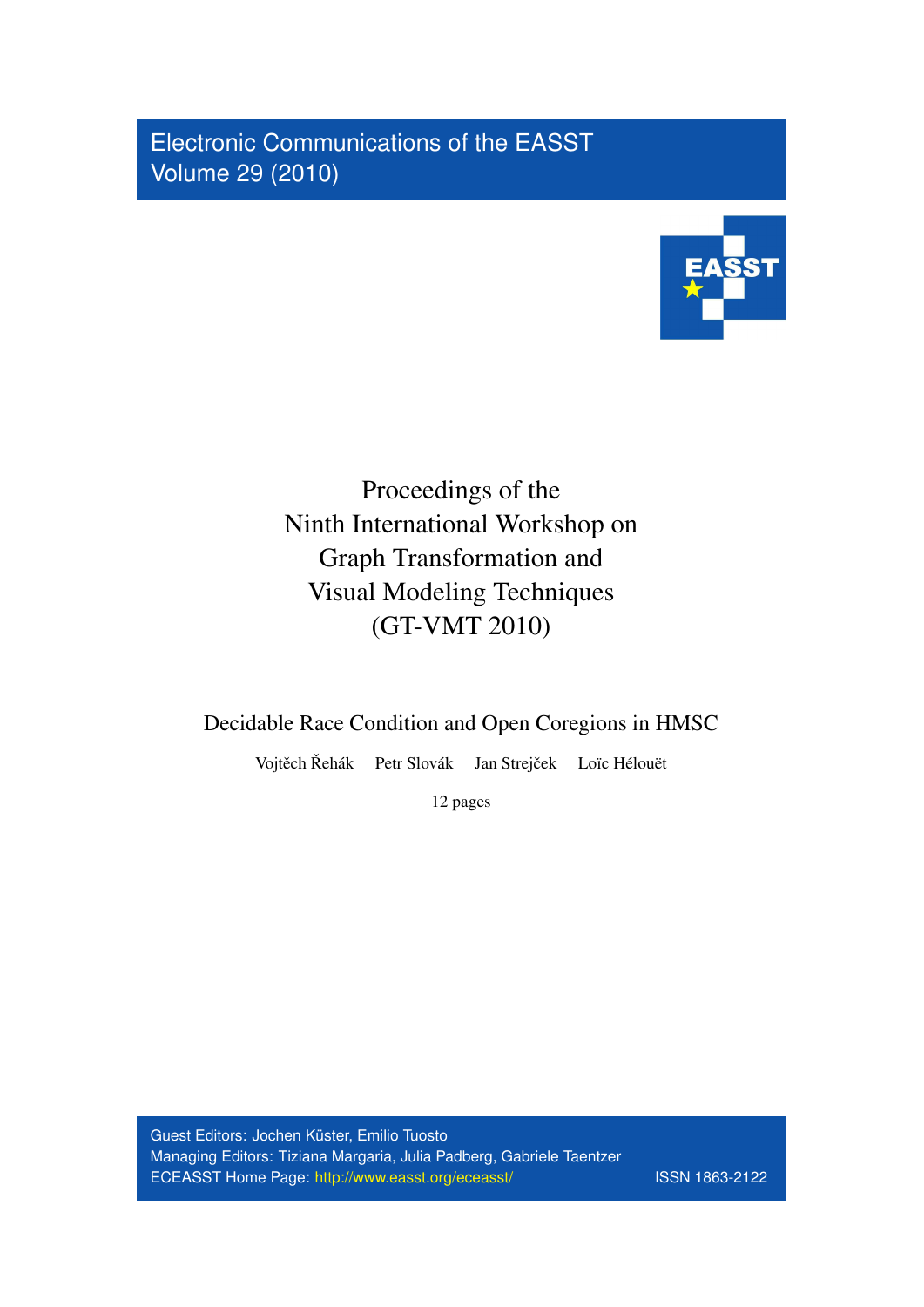

# Decidable Race Condition and Open Coregions in HMSC

<span id="page-2-4"></span><span id="page-2-0"></span>Voitěch Řehák<sup>[1](#page-2-0)[∗](#page-2-1)</sup> Petr Slovák<sup>1[†](#page-2-2)</sup> Jan Streiček<sup>1‡</sup> Loïc Hélouët $2$ 

<sup>1</sup>Faculty of Informatics, Masaryk University, Brno, Czech Republic 2 INRIA/IRISA, Rennes, France

Abstract: *Message Sequence Charts (MSCs)* is a visual formalism for the description of communication behaviour of distributed systems. An MSC specifies relations between communication events with partial orders. A situation when two visually ordered events may occur in any order during an execution of an MSC is called a *race* and is usually considered as a design error. While there is a quadratic time algorithm detecting races in a finite communication behaviours called *Basic Message Sequence Charts (BMSCs)*, the race detection problem is undecidable for *High-level Message Sequence Charts (HMSCs)*, an MSC formalism describing potentially infinite sets of potentially unbounded behaviours. To improve this negative situation for HMSCs, we introduce two new notions: a new concept of race called trace-race and an extension of the HMSC formalism with open coregions, i.e. coregions that can extend over more than one BMSC. We present three arguments showing benefits of our notions over the standard notions of race and HMSC. First, every trace-race-free HMSC is also race-free. Second, every race-free HMSC can be equivalently expressed as a trace-race-free HMSC with open coregions. Last, the trace-race detection problem for HMSC with open coregions is decidable and PSPACE-complete. Finally, the proposed extension of coregions allows to represent in a visual fashion whether an arbitrary number of racing events in the usual MSC formalism are concurrent or not.

Keywords: HMSC; race condition; trace-race condition; open coregions;

## <span id="page-2-5"></span>1 Introduction

*Message Sequence Chart (MSC)* [\[ITU04\]](#page-13-0) is a popular visual formalism for specification of distributed systems behaviours (e.g. communication protocols or multi-process systems). Its simplicity and intuitiveness come from the fact that MSC describes only exchange of messages between system components, while other aspects of the system (e.g. content of the messages, computation steps) are abstracted away. Even such an incomplete model can indicate serious errors in the designed system. This paper focuses on a common error called *race condition*.

MSCs are based on composition of simple chronograms called *Basic Message Sequence Charts (BMSCs)*. A BMSC consists of a finite number of *processes* and *events*. Processes are represented by vertical lines, and all events executed by some process are located on its lifeline

<span id="page-2-1"></span><sup>∗</sup> Partially supported by Czech Science Foundation (GACR), grants No. 201/08/P459 and No. P202/10/1469. ˇ

<span id="page-2-2"></span><sup>†</sup> Partially supported by the research centre "Institute for Theoretical Computer Science (ITI)", project No. 1M0545.

<span id="page-2-3"></span> $\ddot{\tau}$  Partially supported by Czech Science Foundation (GAČR), grant No. 201/08/P375, and Ministry of Education of the Czech Republic, project No. MSM0021622419.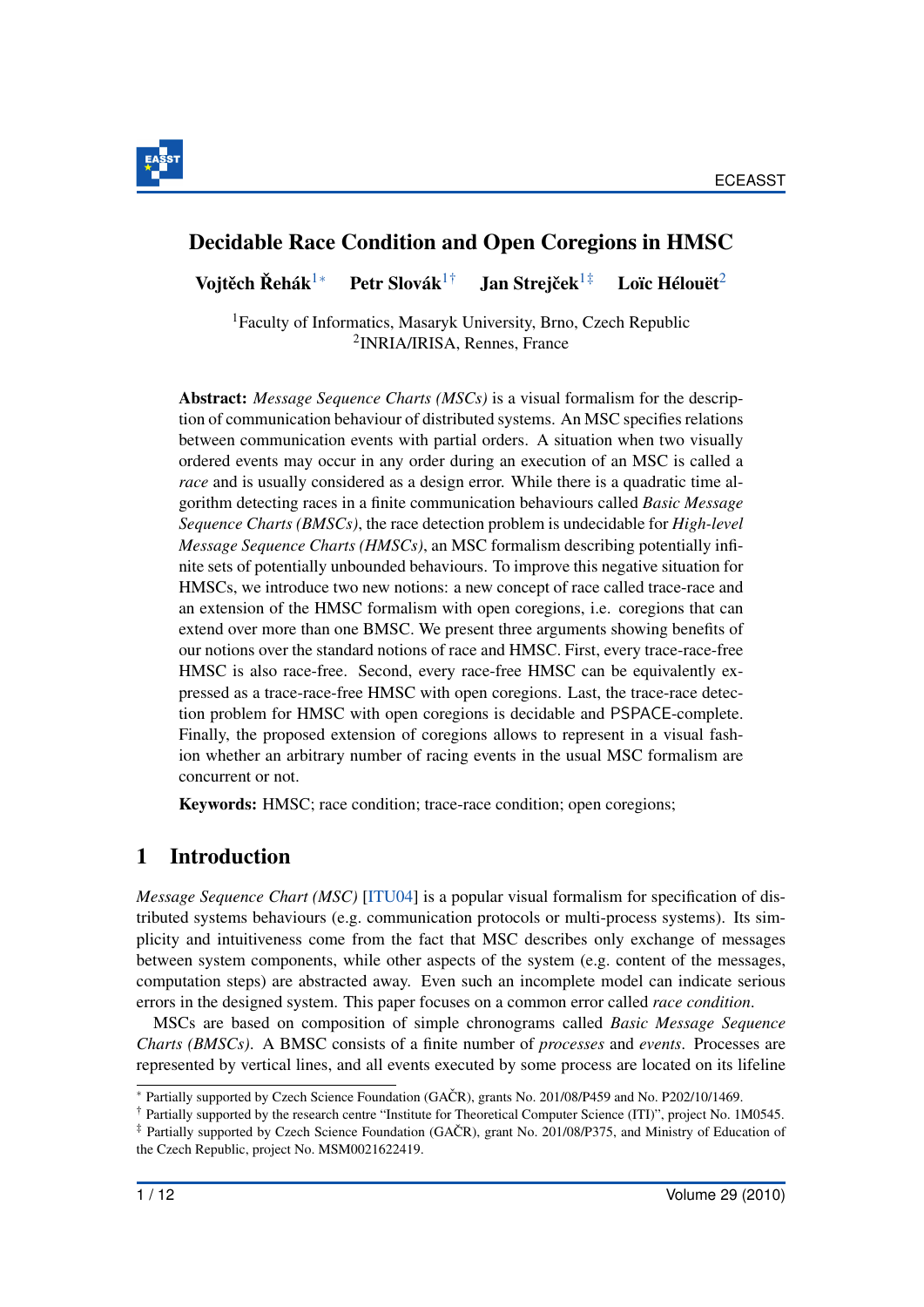

<span id="page-3-0"></span>





Figure 1: A BMSC containing a race

Figure 2: A similar BMSC containing a race

Figure 3: A BMSC containing a race between  $r_1, r_2$ 

and ordered from top to bottom. Messages are represented by an arrow from a sending event to a receiving event. Total orderings of events on lifelines and messages form a *visual order* <, which provides graphically information on the respective ordering of events. However, the visual order can not always be enforced by the architecture of the modelled system. In addition to the visual order, there exists a *causal order* ≪, that is weaker than <. Intuitively, events *e*, *f* are in causal order  $e \ll f$ , if the BMSC enforces that *e* always precedes *f*. There are several definitions of causal order depending on the settings of the modelled system and semantics of the model. For example, if one process sends two messages to another process, the corresponding receive events are causally ordered if and only if the considered message transport protocol has the *FIFO property*: two messages sent from one process to another are always received in the same order. In this paper, we assume that every process has one unbounded buffer for all incoming messages and that the message transport protocol satisfies the FIFO property.

A BMSC contains a *race condition* (or simply *race*) [\[AHP96\]](#page-13-1) if there are two visually ordered events that are not causally ordered (i.e. they can actually occur in an arbitrary order). For example, Figure [1](#page-3-0) depicts that the process *q* receives a message from *r* followed by a message from *p*. As processes and communication in BMSCs are always asynchronous, the messages can be also received in the opposite order as shown in Figure [2.](#page-3-0) In both figures, the two receive events are in race as they are ordered visually but not causally. Races in BMSC description should be considered as a design error, as they exhibit discrepancies between the intended ordering designed in a BMSC, and the ordering that a real implementation of this BMSC would enforce. Races in a BMSC can be detected in quadratic time [\[AHP96\]](#page-13-1).

While a BMSC describes only a single and finite communication scenario, its extension called *High-level Message Sequence Chart (HMSC)* [\[RGG96,](#page-13-2) [AHP96\]](#page-13-1) can describe more complex interactions, with iterations and alternatives between several scenarios. An HMSC is a finite state transition system where each state is labelled by a BMSC or a reference to another HMSC. In the sequel, we will only consider HMSCs labelled by BMSCs. Each run (i.e. a path starting in the initial state and ending in a final state) of an HMSC can be understood as a single BMSC, which is a concatenation of the BMSCs labelling the states along the run. Hence, an HMSC represents a potentially infinite set of BMSCs of unbounded size.

The definition of race was extended to HMSCs in [\[MP99\]](#page-13-3). Roughly speaking, an HMSC *H* has a race if some BMSC represented by *H* contains a race and *H* does not represent any BMSC where the two racing events are defined with the opposite visual order. Unfortunately, the problem whether a given HMSC contains a race is undecidable [\[MP99,](#page-13-3) [ITU04\]](#page-13-0).

In this paper, we propose an alternative definition of race for HMSCs called *trace-race*. Intuitively, an HMSC has a trace-race if some BMSC represented by *H* contains a race. Clearly,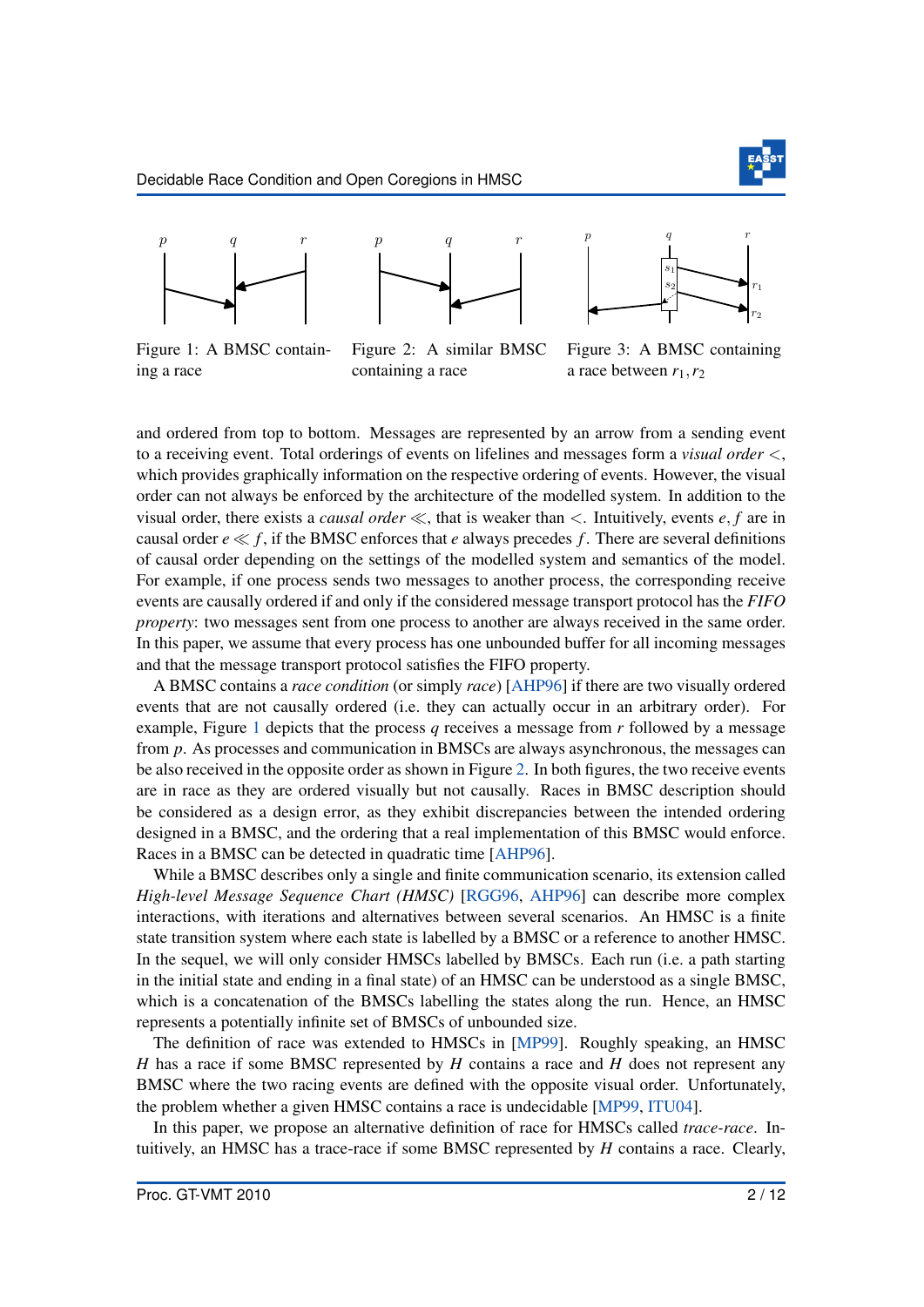

every trace-race-free HMSC is also race-free but not vice versa. To improve the expressive power of trace-race-free HMSCs, we extend the HMSC formalism with *open coregions*. A coregion is a standard part of the MSC formalism that allows some events on the same process in a BMSC to be visually unordered. In particular, coregions can be used to visually order only causally related events (hence making concurrency a visual property). While this application of coregions can remove all races in BMSCs, it is not sufficient for removing all races in HMSCs. An open coregion is basically a coregion spread over several BMSCs. We present a transformation of an arbitrary race-free HMSC into an equivalent trace-race-free HMSC with open coregions, where equivalence means that the two HMSCs have the same linearizations. Finally, we show that the problem whether a given HMSC with open coregions contains a trace-race is decidable and PSPACE-complete. In fact, our algorithm is polynomial for HMSCs with fixed number of processes and gates. For definitions of gates and linearizations see Sections [2](#page-4-0) and [3,](#page-8-0) respectively.

The rest of the paper is organized as follows. Section [2](#page-4-0) recalls the definitions of BMSCs, HMSCs, and race condition for BMSCs. The race and trace-race conditions for HMSCs are defined and compared in Section [3.](#page-8-0) Section [4](#page-10-0) is devoted to the translation of race-free HMSCs into equivalent trace-race-free HMSCs. The decidability and complexity of the trace-race detection problem is discussed in Section [5.](#page-11-0) Section [6](#page-13-4) briefly summarizes benefits of the presented notions. Due to the space limitations, we present only crucial lemmata and theorems accompanied by explanations of basic ideas. Proofs with all technical details can be found in  $[\text{RSSH09}]$ .

# <span id="page-4-0"></span>2 Preliminaries

The following definitions omit some features of MSCs given by the ITU standard [\[ITU04\]](#page-13-0), e.g. atomic actions, labelling of messages with names, timers etc. However, these restrictions are quite common, and our results can be extended to MSCs with atomic actions and message labelling using the technique of [\[DGH08\]](#page-13-6).

#### 2.1 BMSCs with (open) coregions, gates, and general ordering

The basic concepts of BMSCs are described in Section [1.](#page-2-5) In the visual representation of a BMSC, processes are depicted as vertical lines and messages are represented by arrows between these lines. Events located on the same process line are visually ordered from top to bottom. A process line may contain segments called *coregions* delimiting subsets of events. Events in a coregion are a priori not in visual order, but they can be visually ordered using a *general ordering* relation. (this relation need not be a partial order). Coregions are visually represented by rectangles and general ordering by dashed arrows between pairs of ordered events (see Figure [3\)](#page-3-0).

In existing MSC formalisms, coregions are limited to finite set of events located in a single BMSC. We extend the definition of BMSCs with *open coregions* and *gates*. These features allow coregions of arbitrary size, spread over several concatenated BMSCs. Gates enable events of different BMSCs to be generally ordered within the final joined coregion. Similar ideas for connecting orders using gates or predicates was already proposed for instance in [\[Pra86,](#page-13-7) [GH07\]](#page-13-8).

A coregion can be open on top (*top-open coregion*), on bottom (*bottom-open coregion*), or open on both sides. All processes use a common gate name space G. For each process *p*, we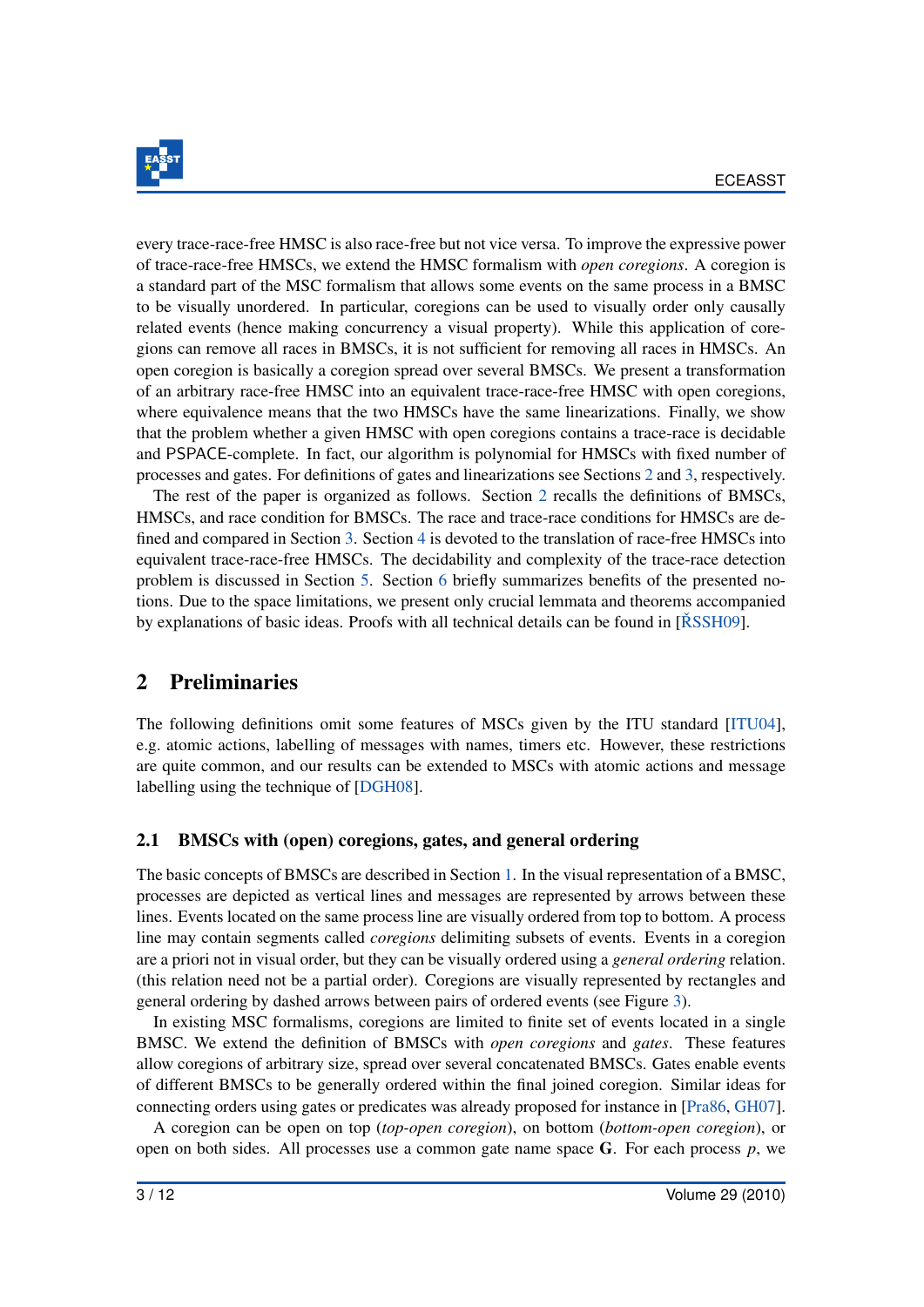

define the sets of *top gates*  $p.\overline{G} = \{p.\overline{g} \mid g \in G\}$  and *bottom gates*  $p.\underline{G} = \{p.g \mid g \in G\}$  located on process *p*. Given a BMSC with a set of processes **P**, we set  $P.G = \bigcup_{p \in P} p.G$  and  $P.G = \bigcup_{p \in P} p.G$ to be the sets of all top and bottom gates in this BMSC, respectively. We also extend the general ordering to range over both events and gates within an open coregion.

**Definition 1** Let G be a finite gate name space. A BMSC over G is a tuple  $M =$  $(\mathbf{P}, E_S, E_R, P, \{ where$ 

- **P** is a finite set of processes.
- $E_S$ ,  $E_R$  are disjoint finite sets of *send* and *receive events*, respectively. We set  $E = E_S \cup E_R$ .
- $P: E \to \mathbf{P}$  is a mapping that associates each event with a process.
- $\bullet \leq_{p}$  is a total order on all events on a process *p*.
- $M \subseteq (E_S \times E_R)$  is a bijective mapping, relating every send with a unique receive. We assume that a process cannot send a message to itself, i.e.  $P(e) \neq P(f)$  whenever  $(e, f) \in$ M. For any  $(e, f) \in M$ , we use  $M(e)$  to denote the receive event *f*, and  $M^{-1}(f)$  to denote the send event *e*.
- C is a finite set of pairwise disjoint *coregions*, where a coregion *C* ∈ C is a consistent nonempty subset of events and gates of a single process *p*, i.e.

$$
- \emptyset \neq C \subseteq P^{-1}(p) \cup p \cdot \overline{G} \cup p \cdot \underline{G} \text{ for some } p \in P
$$
  
- if  $e <_p d <_p f$  and  $e, f \in C$ , then  $d \in C$ .

A coregion*C* containing a top gate is called *top-open* and it has to contain all top gates *p*.G and satisfy that if  $e \leq p$  *f* and  $f \in C$  then  $e \in C$ . A coregion *C* containing a bottom gate is called *bottom-open* and it has to contain all bottom gates  $p \cdot \mathbf{G}$  and satisfy that if  $e \leq p f$  and *e* ∈*C* then *f* ∈*C*. A coregion which is both top-open and bottom-open is called just *open*.

• ≺*<sup>C</sup>* is an acyclic relation called *general ordering* on elements in *C* such that ≺*C*⊆ (*p*.G∪  $P^{-1}(p)$  × ( $p \cdot \mathbf{G} \cup P^{-1}(p)$ ), where *p* is the process containing the coregion *C*.

The definition says that a top-open coregion has to contain all top gates. As coregions are pairwise disjoint, there is at most one top-open coregion. Similarly, each BMSC contains at most one bottom-open coregion. Note that we do not impose that coregions contain events. For example, an open coregion covering an inactive process can connect top and bottom gates.

In the visual representation, an open coregion is depicted as a rectangle without the side(s) which are open. Gates are represented by small squares on the corresponding missing side of these rectangles. As gates are always depicted in the same order, their names become redundant (and they are often omitted). For example of BMSCs with open coregions see Figure [4.](#page-8-1) Recall that dashed arrows represent a general ordering.

#### 2.2 Visual order, causal order and race in BMSCs

Every BMSC induces two preorders on events: visual < and causal ≪ ordering. The *visual order* represents the order of events directly described by the BMSC. Loosely speaking,  $\lt$  is the reflexive and transitive closure of total orders  $\lt_p$  of events on each process, excluding the order of events within each coregion, plus general ordering and the order generated by the FIFO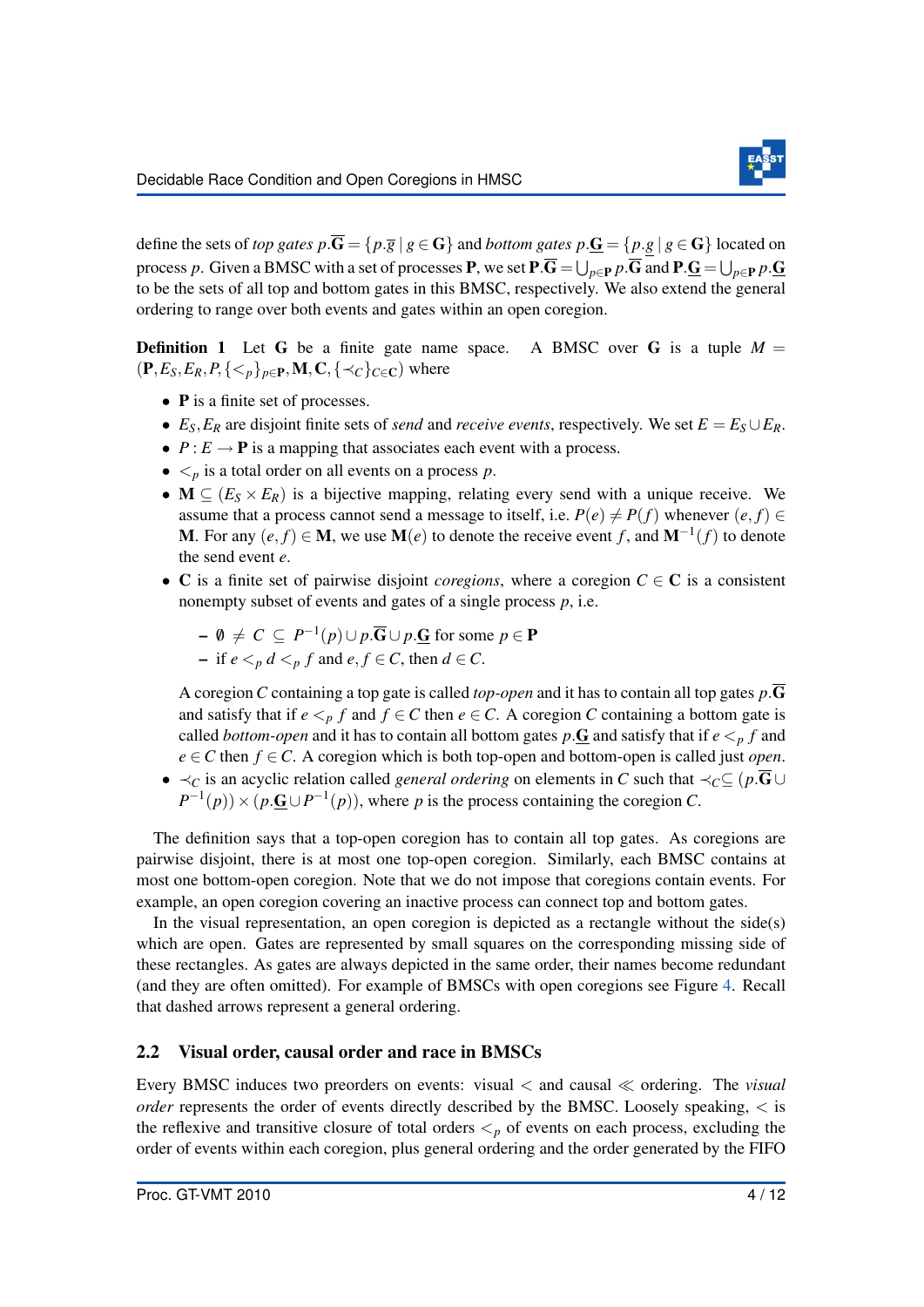

property and the fact that every send event precedes the corresponding receive event. The visual order is actually defined over the union of events and gates.

**Definition 2** Let  $M = (\mathbf{P}, E_S, E_R, P, \{<_p\}_{p \in \mathbf{P}}, \mathbf{M}, \mathbf{C}, \{<_c\}_{c \in \mathbf{C}})$  be a BMSC over G. A *visual order* < given by *M* is the least preorder <  $\subseteq$  (P. $\overline{G} \cup E$ ) × (P. $\underline{G} \cup E$ ) such that

- $(i)$  < contains the relation  $\left( \begin{array}{c} 1 \end{array} \right)$ *p*∈P  $\langle p \rangle \setminus |$ *C*∈C  $C \times C$  U ( *C*∈C ≺*C*) ∪ M,
- (*ii*) < respects the FIFO property, i.e. for every  $e, f \in E_S$  such that  $P(e) = P(f)$  and  $P(\mathbf{M}(e)) =$  $P(\mathbf{M}(f))$ , it holds that  $e < f$  implies  $\mathbf{M}(e) < \mathbf{M}(f)$ .<sup>[1](#page-6-0)</sup>

One can define a BMSC where  $\lt$  is not a partial order. This situation is clearly a design error and it can be detected by a cycle detection algorithm. In the sequel, we always assume that  $\lt$  is a partial order.

In contrast to the visual order, the *causal order* captures the partial order of events that has to be respected by all executions as it is enforced by the semantics of the design. Hence, the causal order represents the interpretation of a BMSC relevant to its implementation.

<span id="page-6-2"></span>**Definition 3** Given a BMSC  $M = (\mathbf{P}, E_S, E_R, P, \{<_p\}_{p \in \mathbf{P}}, \mathbf{M}, \mathbf{C}, \{<_c\}_{c \in \mathbf{C}})$  over G, we define a *causal order*  $\ll$  as the least partial order on *E* such that  $e \ll f$ , if

- (*e*, *f*) ∈ M, i.e. *send and receive events of each message are ordered*, or
- $P(e) = P(f)$  and  $e < f$  and  $f \in E_S$ , i.e. *any send event is delayed until all previous events took place*, or
- $P(e) = P(f)$  and  $\exists e', f' \in E$  such that  $e' < f', P(e') = P(f'), (e', e) \in \mathcal{M}$  and  $(f', f) \in \mathcal{M}$ , i.e. *causal order respects the FIFO property*.

<span id="page-6-1"></span>**Lemma 1** *For every BMSC it holds*  $\ll \leq$  <*. Further, for each*  $f \in E_S$  *it holds*  $e \lt f \iff e \ll f$ .

A race is defined as a difference between visual and causal order on events.

**Definition 4** If a BMSC contains some events *e*, *f* satisfying  $e \le f$  and  $e \ll f$ , we say that the BMSC contains a *race (between events e*, *f )*. Otherwise, the BMSC is called *race-free*.

<span id="page-6-3"></span>Theorem 1 ([\[AHP96\]](#page-13-1)) *The problem whether a given BMSC with n events contains a race is decidable in time*  $\mathcal{O}(n^2)$ .

Note that [\[AHP96\]](#page-13-1) deals with BMSCs without any coregions. However, an extension of this theorem to BMSCs with (possibly open) coregions and general ordering is straightforward.

The following lemma says that a BMSC contains a race if and only if it contains a race between two events on the same process.

<span id="page-6-4"></span>**Lemma 2** A BMSC contains a race if and only if there are two events e, f such that  $e < f$ ,  $e \notin f$ , and  $P(e) = P(f)$ .

<span id="page-6-0"></span><sup>&</sup>lt;sup>1</sup> The FIFO property is usually not included in the definition of a visual order. However, once we choose the FIFO message passing setting, violating this property should be considered as a design error and it can be easily detected. Hence, we included the property directly in our definition.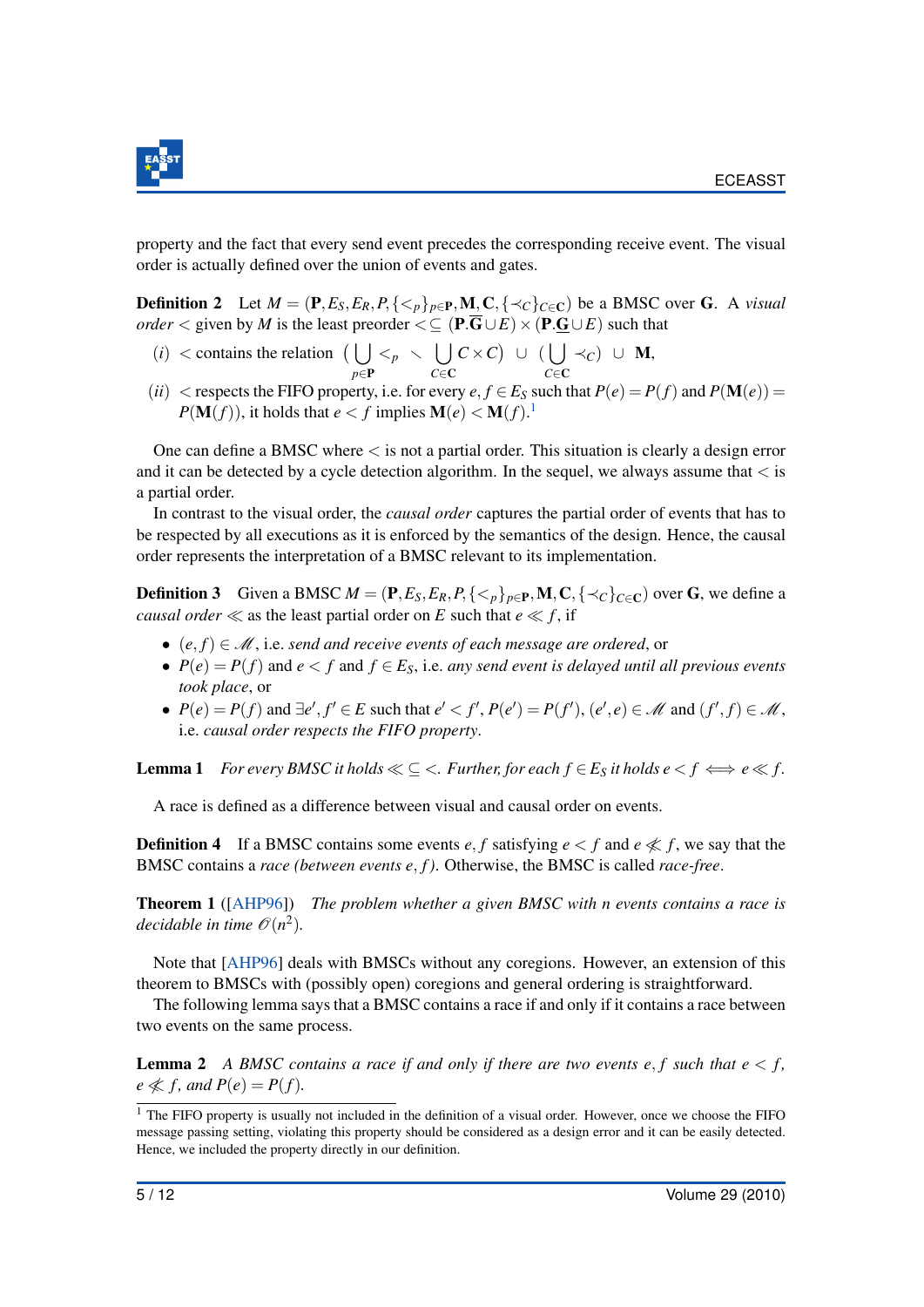

### 2.3 HMSCs

An HMSC is a finite directed graph with an *initial* state and a set of *final* states, where each state is labelled with a BMSC.

**Definition 5** An *HMSC* is a tuple  $(S, \rightarrow, s_0, S_F, L, \mathcal{L})$  where

- *S* is a finite set of states,  $s_0 \in S$  is an *initial state*,  $S_F \subset S$  is a set of *final states*,
- $\rightarrow \subseteq S \times S$  is a transition relation,
- $\mathscr L$  is a finite set of BMSCs over a common gate name space,
- $L(s)$ :  $S \rightarrow \mathcal{L}$  is a mapping assigning to each state a BMSC.

A sequence of states  $\sigma = s_1 s_2 \cdots s_k$  is a *path*, if  $(s_i, s_{i+1}) \in \rightarrow$  for every  $1 \le i \le k$ . A path is a *run* if  $s_1 = s_0$  and  $s_k \in S_F$ .

To give a semantics of HMSCs, we need to define a concatenation operation on BMSCs. Intuitively, the concatenation of BMSCs  $M_1$  and  $M_2$  is done by gluing the corresponding process lines together with the BMSC  $M_2$  drawn beneath  $M_1$ . If  $M_1$  and  $M_2$  contain bottom-open and top-open coregions on a process *p*, respectively, then the two coregions are merged and each bottom gate *p*.*g* of the upper open coregion is joined with the corresponding top gate  $p.\overline{g}$  of the lower open coregion. Further, whenever an event *e* of the upper coregion is generally ordered with a joined gate and this joined gate is generally ordered with an event *f* of the lower coregion, the events *e*, *f* become generally ordered in the newly created coregion. The joined gates are then removed. If  $M_1$  contains a bottom-open coregions on a process p that is not in  $M_2$ , then the coregion remains bottom-open. However, if *M*<sup>1</sup> contains a bottom-open coregion on a process *p* and  $M_2$  contains the process  $p$  without any top-open coregion on it, then the bottom side of the coregion is closed.

**Definition 6** Let  $M_i = (\mathbf{P}_i, E_{Si}, E_{Ri}, P_i, \{<_{ip}\}_{p \in \mathbf{P}}, \mathbf{M}_i, \mathbf{C}_i, \{<_{iC}\}_{C \in \mathbf{C}_i}$  for  $i = 1, 2$  be two BMSCs over a common gate name space G and such that the sets  $E_{S1} \cup E_{R1}$  and  $E_{S2} \cup E_{R2}$  are disjoint (we can always rename events so that the sets become disjoint). The concatenation of  $M_1$  and  $M_2$ is the BMSC  $M_1 \cdot M_2 = (\mathbf{P}_1 \cup \mathbf{P}_2, E_{S1} \cup E_{S2}, E_{R1} \cup E_{R2}, P_1 \cup P_2, \{<_p\}_{p \in \mathbf{P}}, M_1 \cup M_2, C, \{<_c\}_{c \in \mathbf{C}})$ where

$$
\langle p = \begin{cases} <_{1p} \text{ if } p \in \mathbf{P}_1 \setminus \mathbf{P}_2 \\ <_{2p} \text{ if } p \in \mathbf{P}_2 \setminus \mathbf{P}_1 \\ & \text{transitive closure of } <_{1p} \cup \langle p_1^{-1}(p) \times p_2^{-1}(p) \rangle \\ & \text{if } p \in \mathbf{P}_1 \cap \mathbf{P}_2 \end{cases}
$$

and C contains all coregions *C* of the following five kinds:

- 1. *C* ∈ **C**<sub>1</sub> and *C* is not bottom-open or *C* is on a process  $p \in \mathbf{P}_1 \setminus \mathbf{P}_2$ . We set  $\prec_C = \prec_{1} C$ .
- 2. *C* ∈ C<sub>2</sub> and *C* is not top-open or *C* is on a process  $p \in P_2 \setminus P_1$ . We set  $\prec_C = \prec_{2} C$ .
- 3.  $C = C_1 \setminus p$ .G for some  $C_1 \in \mathbb{C}_1$  such that  $p \cdot \mathbb{G} \subseteq C_1$  and  $p \cdot \overline{\mathbb{G}} \cap C_2 = \emptyset$  for all  $C_2 \in \mathbb{C}_2$ , i.e.  $C$  corresponds to a coregion of  $C_1$  that is bottom-open but there is no matching topopen coregion in  $C_2$  (note that *C* is closed on the bottom side). We set  $\prec_C = \prec_{1}C_1 \cap (C \times C)$ .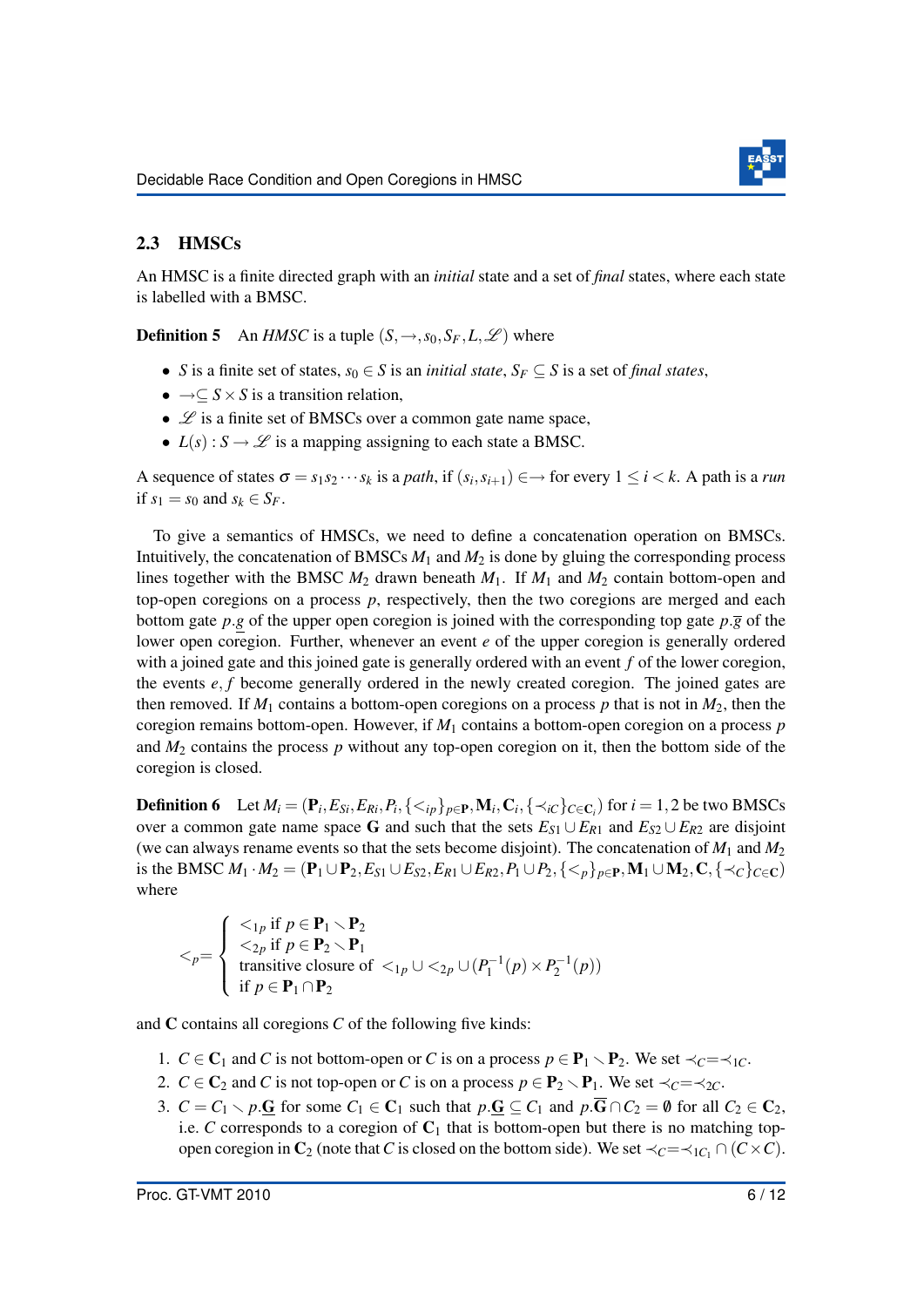

<span id="page-8-1"></span>



Figure 4: BMSCs  $M_1$  (upper) and  $M_2$ 



- 4.  $C = C_2 \setminus p \cdot \overline{G}$  for some  $C_2 \in C_2$  such that  $p \cdot \overline{G} \subseteq C_2$  and  $p \cdot \underline{G} \cap C_1 = \emptyset$  for all  $C_1 \in C_1$ , i.e. *C* corresponds to a coregion of  $C_2$  that is top-open but there is no matching bottomopen coregion in  $C_1$ . We set  $\prec_C = \prec_{2C_2} \cap (C \times C)$ .
- 5.  $C = (C_1 \setminus p \cdot \mathbf{G}) \cup (C_2 \setminus p \cdot \overline{\mathbf{G}})$  for some  $C_1 \in \mathbf{C}_1$  and  $C_2 \in \mathbf{C}_2$  satisfying  $p \cdot \mathbf{G} \subseteq C_1$  and  $p.\overline{G} \subseteq C_2$ , i.e. *C* is a bottom-open coregion of  $C_1$  merged with the matching top-open coregion of  $C_2$ . We set

$$
\prec_C = \{ (e, f) \mid \begin{array}{c} \big( (e, f) \in \prec_{1C_1} \text{ and } f \notin p. \underline{\mathbf{G}} \big) \text{ or } \big( (e, f) \in \prec_{2C_2} \text{ and } e \notin p. \overline{\mathbf{G}} \big) \\ \text{or } \big( (e, p. g) \in \prec_{1C_1} \text{ and } (p. \overline{g}, f) \in \prec_{2C_2} \text{ for some } g \in \mathbf{G} \big) \}. \end{array}
$$

Note that if visual orders of  $M_1$  and  $M_2$  are partial orders, then the visual order of  $M_1 \cdot M_2$  is also a partial order. Figures [4](#page-8-1) and [5](#page-8-1) provide an example of two BMSCs and their concatenation.

Each path  $s_1 s_2 \cdots s_k$  of an HMSC represents a single BMSC given by concatenation of the BMSCs assigned to  $s_1, s_2, \ldots, s_k$ , i.e. a path  $\sigma = s_1 s_2 \cdots s_k$  represents the BMSC  $L(\sigma) = L(s_1) \cdots$  $L(s_2)$ ·... *L*( $s_k$ ). Hence, an HMSC represents a set of BMSCs corresponding to its runs. As an HMSC may contain a cycle, the represented set of BMSCs can be infinite and there is no bound on the size (i.e. number of events) of such BMSCs.

## <span id="page-8-0"></span>3 Race conditions in HMSCs

First we explain the idea of race conditions for a set of BMSCs. Let us consider a system where two processes *p* and *r* send a message to a third process *q*, that receives them in arbitrary order. This behaviour can be specified (even without any coregion) by two BMSCs depicted in Figures [1](#page-3-0) and [2.](#page-3-0) Even if both BMSCs contain a race, the specification given by this pair of BMSCs should be considered as race-free because both permutations of the two receive events on process *q* allowed by causal ordering are included in the specification.

The race condition for a set of BMSCs can formulated very simply using the following terminology. An *execution induced by a BMSC M* is a totally ordered set  $(E, \subset)$ , where *E* is the set of events of *M* and  $\subset$  is a linear extension of the causal order  $\ll$  given by *M*. We say that such an execution  $(E, \subset)$  *corresponds to a BMSC M'* if *M'* has the same set of events and  $\subset$  is a linear extension of the visual order  $<$  of  $M'$ .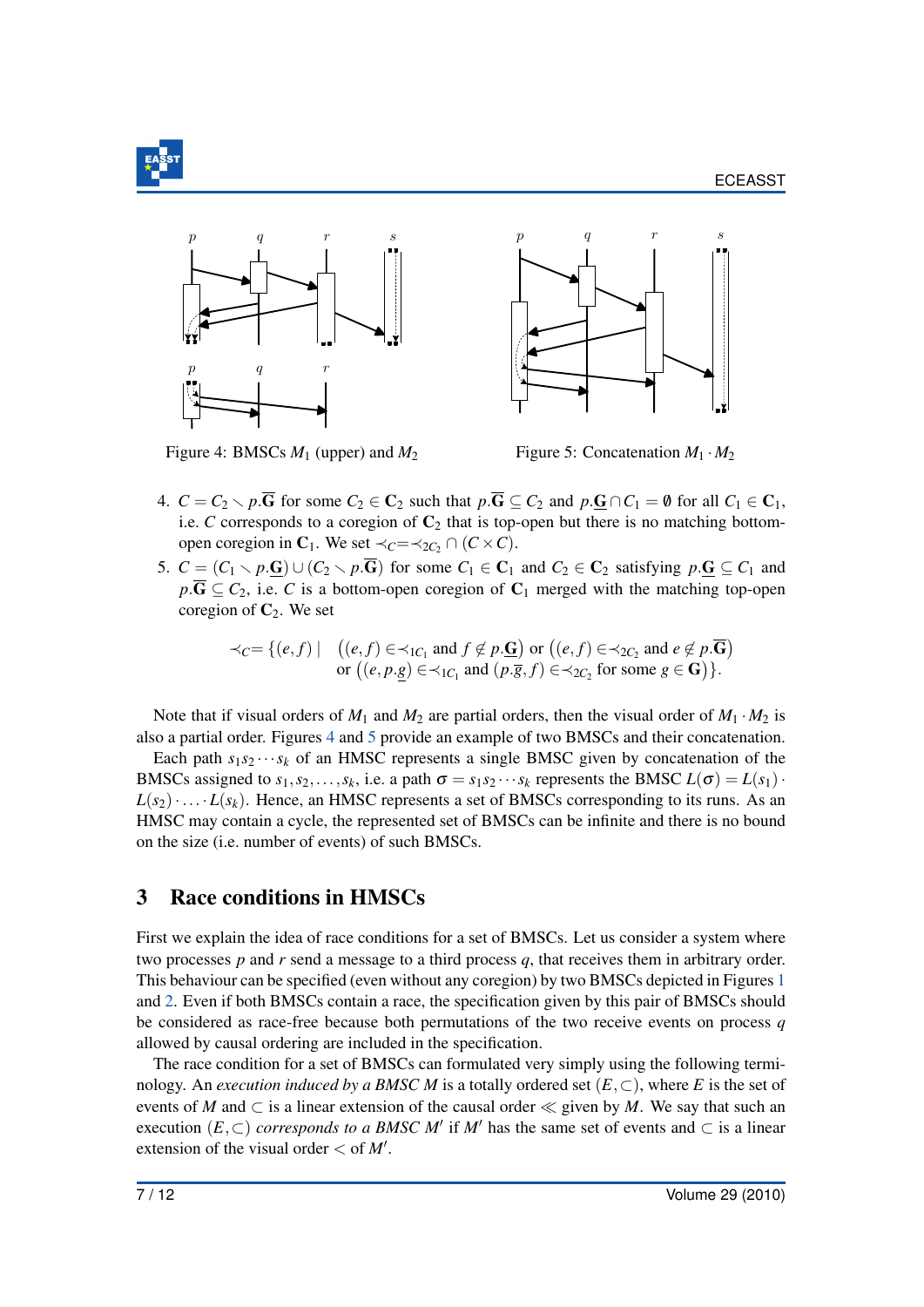

**Definition 7** We say that a set of BMSCs contains a *race* if there exists an execution induced by some BMSC of the set and not corresponding to any BMSC of the set.

The race condition for HMSCs introduced in [\[MP99\]](#page-13-3) follows the same principle. Unfortunately, we cannot directly say that an HMSC contains a race if it represents a set of BMSCs containing a race. The problem is that the BMSCs represented by the HMSC are constructed with the concatenation operation during which events can be renamed. Therefore, the events are replaced by *labels* keeping the information about sending and receiving processes. Further, the linearly ordered executions are replaced by words called *linearizations*.

**Definition 8** Let  $M = (\mathbf{P}, E_S, E_R, P, \{<_p\}_{p \in \mathbf{P}}, \mathbf{M}, \mathbf{C}, \{<_c\}_{c \in \mathbf{C}})$  be a BMSC. We define an auxiliary function *label* :  $E \rightarrow \{p!q, p?q \mid p, q \in \mathbf{P}\}\$  such that

$$
label(e) = \begin{cases} p!q & \text{if } e \in E_S, p = P(e), \text{ and } q = P(\mathbf{M}(e)) \\ p?q & \text{if } e \in E_R, p = P(e), \text{ and } q = P(\mathbf{M}^{-1}(e)). \end{cases}
$$

A *linearization* of *M* w.r.t. a partial order  $\subseteq \{<,\leqslant\}$  is a word  $label(e_1)$ *label*( $e_2$ )···*label*( $e_n$ ) such that  $E = \{e_1, e_2, \dots, e_n\}$  and  $e_i \sqsubset e_j$  implies  $i < j$ . Moreover, we define  $Lin_{\sqsubset}(M)$  to be the set of all linearizations of  $M$  w.r.t.  $\Box$ . Finally, we define *linearizations* of an HMSC  $H$ w.r.t.  $\Box \in \{ \lt, \ll \}$  to be the set

$$
Lin_{\square}(H) = \bigcup_{\sigma \text{ is a run of } H} Lin_{\square}(L(\sigma)).
$$

Intuitively,  $Lin_{\ll}(M)$  represents all executions induced by *M*, while  $Lin_{\lt}(M)$  represents all executions corresponding to *M*.

<span id="page-9-0"></span>**Definition 9** ([\[MP99\]](#page-13-3)) An HMSC *H* contains a *race* if  $\text{Lin}_{\le}(H) \neq \text{Lin}_{\le}(H)$ .

This definition of race has several drawbacks. First of all, the problem whether an HMSC contains a race is undecidable even if we restrict the problem to HMSCs without coregions [\[MP99,](#page-13-3) [MP00\]](#page-13-9). Further, as soon as we consider HMSCs with coregions, this notion of race does not tally with the definition of race for BMSCs. For example, the BMSC drawn in Figure [3](#page-3-0) contains a race as the messages from *q* to *r* can be sent in arbitrary order while the receive events  $r_1, r_2$  are visually ordered. If we look at this BMSC as an HMSC with only one state, then there is no race with respect to Definition [9](#page-9-0) as both events  $r_1, r_2$  are represented in linearizations by the same label *r*?*q* and therefore the information about their order is lost.

A simple definition of a trace-race follows.

**Definition 10** An HMSC *H* contains a *trace-race* if there is a run  $\sigma$  of *H* such that the BMSC  $L(\sigma)$  contains a race.

If an HMSC  $H$  contains no trace-race, then each of its runs  $\sigma$  represents a race-free BMSC  $L(\sigma)$ . As visual and causal orders of a race-free BMSC coincide, we get that  $Lin<sub>></sub>(L(\sigma)) =$  $Lin\ll L(\sigma)$ ). Hence, every trace-race-free HMSC is also race-free. The inverse implication does not hold. For example, the race-free HMSC of Figure [6](#page-10-1) has a trace-race (the HMSC describes the system discussed at the beginning of this section).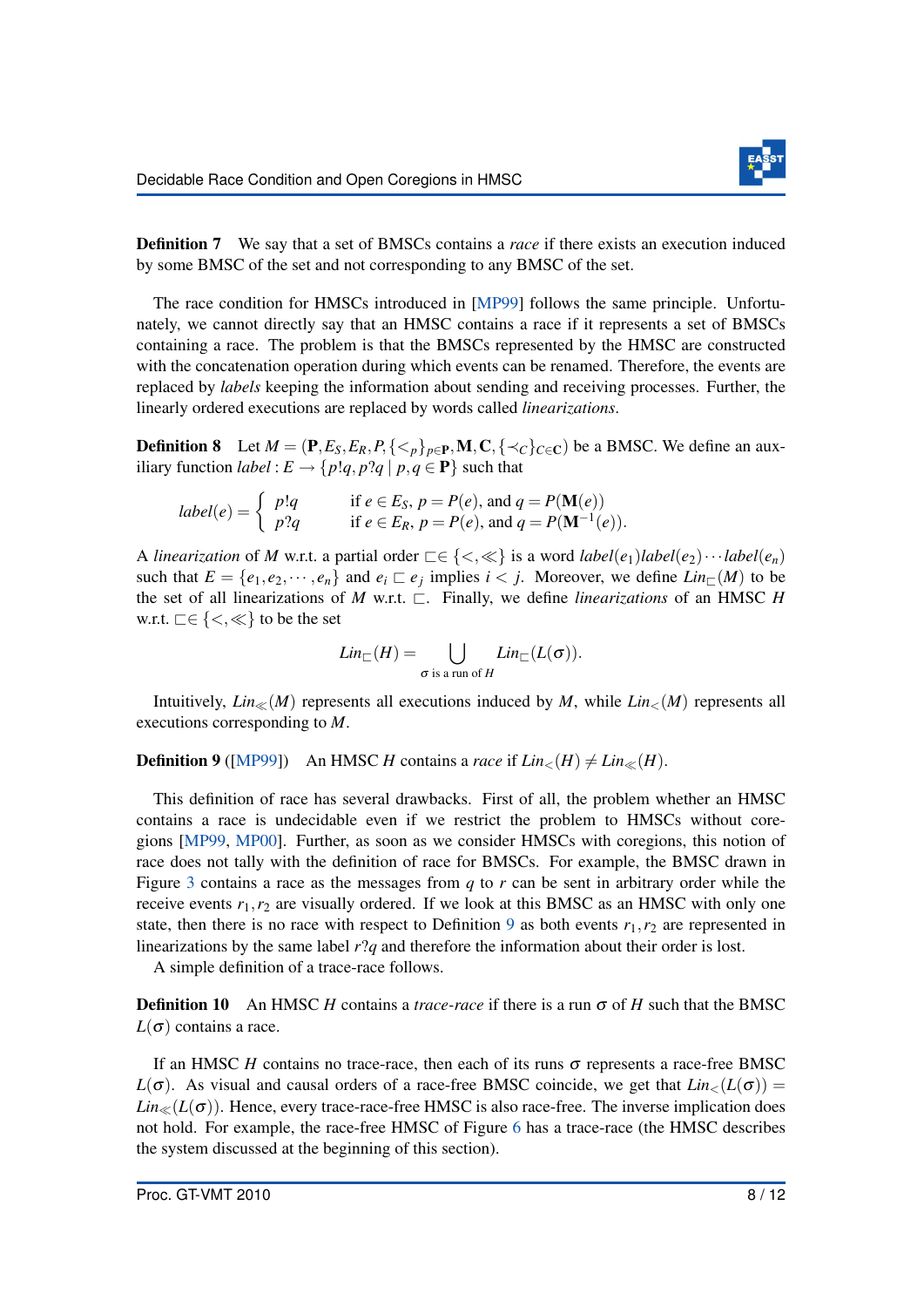

<span id="page-10-1"></span>

Figure 6: An race-free HMSC with a trace-race



Figure 7: A trace-race-free HMSC

As the definition of trace-race does not replace events by labels, trace-race tallies with the definition of race for BMSCs, i.e. a BMSC has a race if and only if it has a trace-race when seen as a single state HMSC.

It is commonly agreed that designers should avoid races in HMSCs. We provide an intuitive explanation why we think that designers should actually avoid trace-races as well. Let *H* be a race-free HMSC with a trace-race. As *H* has a trace-race, there has to be a run  $\sigma$  such that  $L(\sigma)$  induces an execution not corresponding to  $L(\sigma)$ . As *H* is race-free, this execution corresponds to some BMSC  $L(\sigma')$ , where  $\sigma' \neq \sigma$  is another run of  $H<sup>2</sup>$  $H<sup>2</sup>$  $H<sup>2</sup>$ . Lemma [1](#page-6-1) implies that all executions corresponding to a run are also induced by the run. Hence, the execution is in fact induced by (at least) two different runs of the HMSC. This is a potential source of errors as an implementation of this kind of description tends to violate the "write things once" programming principle. Moreover, trace-race-free HMSCs are usually more compact and their use may encourage a cleaner way for designing systems. For example, compare the trace-race-free system depicted on Figure [7,](#page-10-1) which models the same behaviour as the race-free HMSC of Figure [6.](#page-10-1)

## <span id="page-10-0"></span>4 Transformation of HMSCs into trace-race-free HMSCs

We present a transformation of an arbitrary HMSC *H* into a trace-race-free HMSC *H'*. The transformation modifies only BMSCs in the states of *H*. The modified BMSCs have the same processes, events, and causal orders as the original BMSCs, but they induce different visual orders. As the structure of *H'* remains the same, it has the same set of runs as *H*. The HMSC is changed in such a way that both visual and causal orders of the BMSC corresponding to a run  $\sigma$ in *H*' are the same as the causal order of the BMSC corresponding to  $\sigma$  in *H*. Hence,  $Lin_{\leq}(H') =$  $\text{Lin}_{\ll}(H') = \text{Lin}_{\ll}(H)$  and *H*<sup> $\prime$ </sup> is trace-race-free. Moreover, if *H* was race-free (i.e. *Lin*<sub><</sub>(*H*) =  $Lin_{\ll}(H)$ ), then  $Lin_{\lt}(H) = Lin_{\ll}(H) = Lin_{\lt}(H') = Lin_{\ll}(H')$  and we say that *H* and *H'* are equivalent. The transformation of the original HMSC *H* proceeds in two steps.

Step 1 We modify each BMSC *M* in a state of *H* such that each process is covered with a coregion open on both sides, while BMSCs represented by the resulting HMSC remain the same as those represented by *H*: the same events on the same processes with the same visual and causal orders. We use general orderings and two fresh gate names *pre*,*suc* to induct the same

<span id="page-10-2"></span><sup>&</sup>lt;sup>2</sup> In fact, the linearization corresponding to the mentioned execution has to be in  $\text{Lin}_{\leq}(L(\sigma'))$ .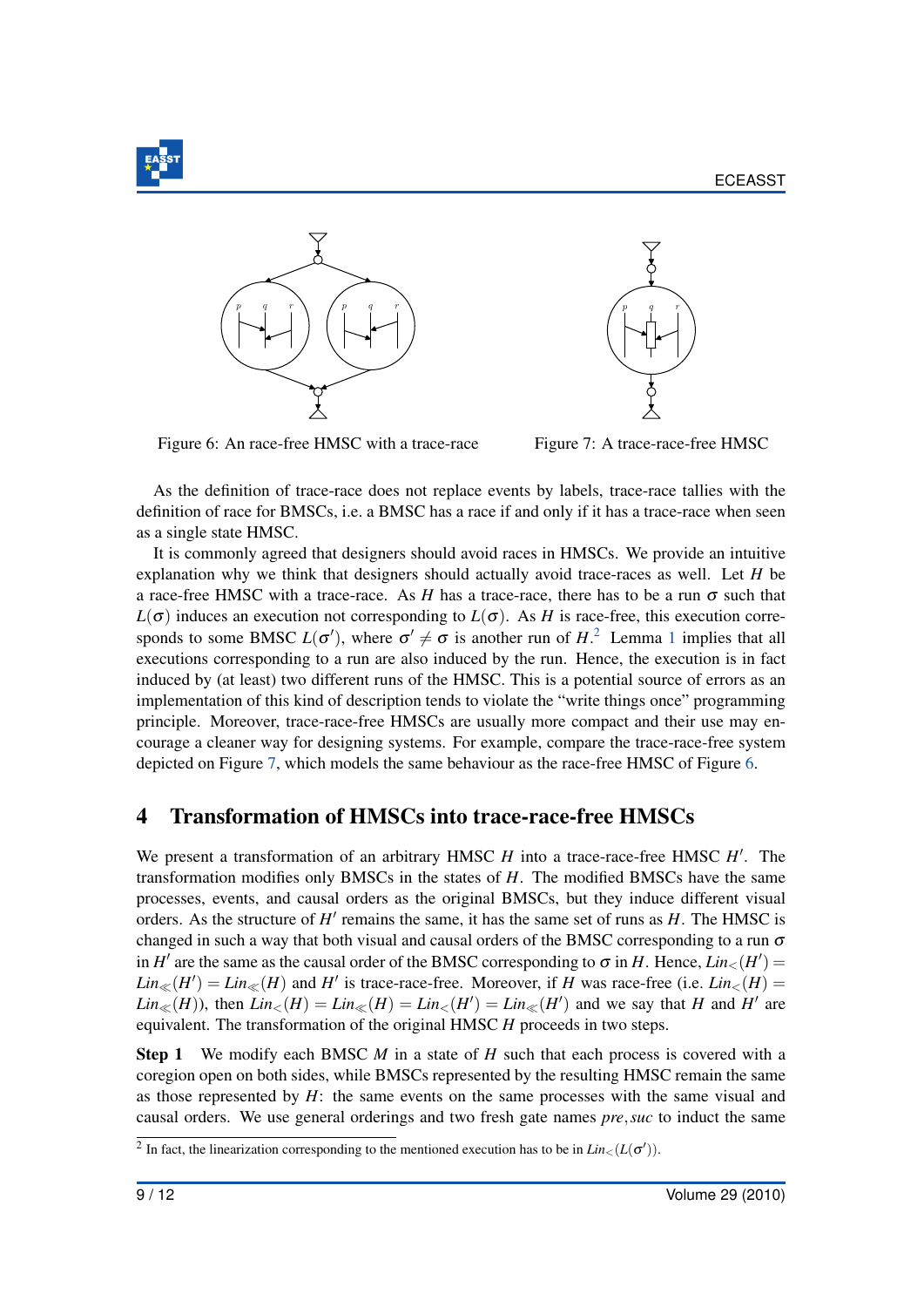

visual (and hence also causal) orders. The definition of concatenation implies that, on a process *p*, all events of BMSCs preceding *M* in some run of *H* are visually ordered before all events of *M* (except those in a top-open coregion). This relation is preserved using the gate *p*.*pre*. Similarly, all events of *M* (except those in a bottom-open coregion) are visually ordered before all events of BMSCs succeeding *M* in some run of *H*. This relation is preserved using the gate *p*.*suc*.

More precisely, the general ordering  $\prec_{C'}$  of a coregion  $C'$  open on both sides and covering a process *p* is defined as the least relation satisfying the following conditions (where  $G' = G \cup$  ${pre, suc}$  and  $<$  refers to the original visual order of *M*):

- For every  $e \in (E \cup p \cdot \overline{G})$ ,  $f \in (E \cup p \cdot G)$ , if  $e < f$ , then  $(e, f) \in \prec_{C'}$ .
- For every  $e \in E$ , if  $e$  is not in a top-open coregion in *M*, then  $(p.\overline{pre}, e) \in \prec_{C'}$ .
- For every  $e \in E$ , if  $e$  is not in a bottom-open coregion in *M*, then  $(e, p, suc) \in \prec_{C'}$ .
- $p.\overline{succ} \times (E \cup p.\underline{\mathbf{G'}}) \subseteq \prec_{C'}$ .
- $\bullet$   $(E \cup p.\overline{G'}) \times p.\textit{pre} \subseteq \prec_{C'}$ .

Step 2 We restrict the general orderings to induce visual orders equivalent to the original causal orders. Due to Definition [3,](#page-6-2) it is sufficient to generally order pairs  $(e, f)$  such that  $e < f$  and  $f \in E_S$  (where  $\lt$  refers to the original visual order). Formally, we replace every general ordering  $\prec_{C'}$  computed in the previous step with  $\prec_{C'} \cap ((\mathbf{P} \cdot \overline{\mathbf{G}'} \cup E) \times (\mathbf{P} \cdot \mathbf{G}' \cup E_s)).$ 

## <span id="page-11-0"></span>5 Trace-race detection problem for HMSCs

This section studies decidability and complexity of the *trace-race detection problem*, i.e. the problem whether a given HMSC (with open coregions) contains a trace-race. We assume that each state of a given HMSC  $H = (S, \rightarrow, s_0, S_F, L, L)$  appears on some run of *H* and it is labelled with a race-free BMSC. Recall that *H* contains a trace-race if and only if there is a run  $\sigma$  such that the BMSC  $L(\sigma)$  contains a race. There is such a run if and only if there is a path  $\pi = s_0 s_1 s_2 \dots s_k$ where  $L(s_0 \ldots s_{k-1})$  is a race-free BMSC containing an event *e* and  $L(s_k)$  is a race-free BMSC containing an event *f* such that  $L(\pi)$  contains a race between *e* and *f*. Due to Theorem [1,](#page-6-3) one can easily check whether a given path  $\pi = s_0 s_1 s_2 \dots s_k$  meets these conditions. However, it does not solve the trace-race detection problem as there could be infinitely many paths starting in  $s<sub>0</sub>$ .

Our detection technique relies on a precise characterization of races appearing in concatenation  $M_1 \cdot M_2$  of two race-free BMSCs. For this, we need two new functions returning sets of *joined gates*. Intuitively, a joined gate  $p.g$  for a concatenation  $M_1 \cdot M_2$  is a reference to a gate that appears as a bottom gate  $p.g$  in  $M_1$  and is identified with the corresponding top gate  $p.\overline{g}$  of  $M_2$ during concatenation. We denote by *p*.G and P.G the sets all joined gates over gate name space G and the process *p* or all processes P, respectively.

**Definition 11** Given a BMSC  $M = (\mathbf{P}, E_S, E_R, P, \{<_p\}_{p \in \mathbf{P}}, \mathbf{M}, \mathbf{C}, \{<_C\}_{C \in \mathbf{C}})$  over gate name space G, we define two functions  $\downarrow$  (),  $\uparrow$  () :  $(E_S \cup E_R) \rightarrow 2^{P.G}$  as  $\downarrow$  (*e*) = { $p.g \in P.G \mid e < p.g$ } and  $\uparrow$  (*e*) = {*p*.*g*  $\in$  **P.G** | *p*.*g*  $\lt e$ }.

In the context of a concatenation  $M_1 \cdot M_2$ ,  $\downarrow (e)$  and  $\uparrow (e)$  always refer to the values of these functions in the BMSC  $M_i$  (where  $i \in \{1,2\}$ ) originally containing the event *e*. The characteri-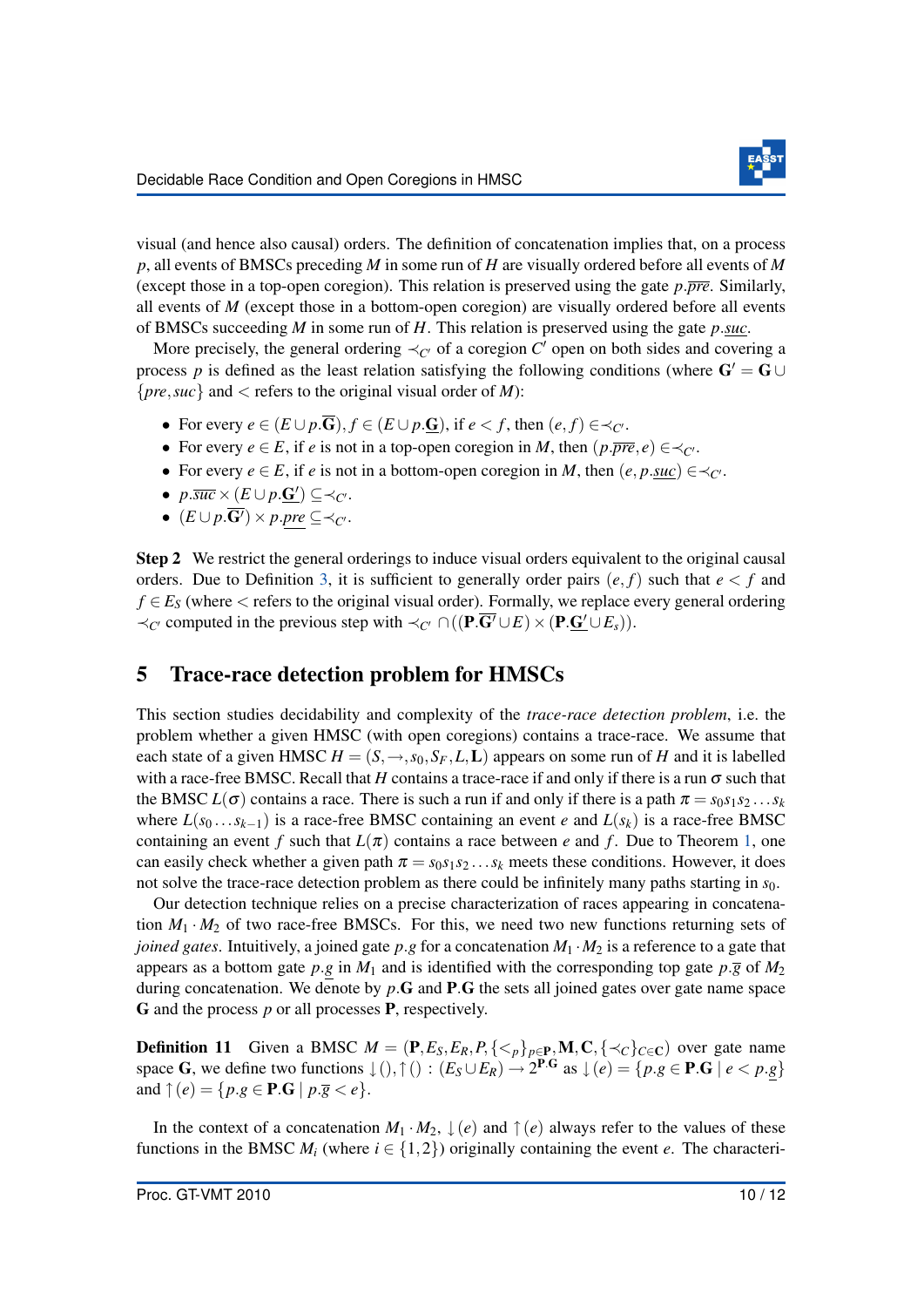

zation of races in  $M_1 \cdot M_2$  is formulated in Lemma [3.](#page-12-0) The lemma assumes that the two race-free BMSCs *M*1,*M*<sup>2</sup> are in the *special form* of Section [4,](#page-10-0) where all events and gates on each process are covered by a coregion open on both sides. Note that every BMSC can be converted to this form by the first step of the transformation presented in the previous section.

<span id="page-12-0"></span>**Lemma 3** Let  $M_1 \cdot M_2$  be a concatenation of two race-free BMSCs  $M_1, M_2$  in the special form, *e* be an event of  $M_1$ , and f be an event of  $M_2$  such that  $P(e) = P(f) = p$ . Then e and f are in *race if and only if all the following conditions hold.*

| 1. $f$ is a receive event                                           | 4. $label(e) = label(f) \implies \downarrow (\mathcal{M}^{-1}(e)) \cap \uparrow (\mathcal{M}^{-1}(f)) = \emptyset$ |
|---------------------------------------------------------------------|--------------------------------------------------------------------------------------------------------------------|
| 2. $\downarrow$ (e) $\cap \uparrow$ (f) $\cap p$ G $\neq \emptyset$ | 5. $\forall$ receive events $f'$ of $M_2$ such that $f' < \mathcal{M}^{-1}(f)$ :                                   |
| 3. $\downarrow$ (e) $\cap \uparrow$ ( $\mathscr{M}^{-1}(f)$ ) = 0   | $label(e) = label(f') \implies \downarrow (\mathcal{M}^{-1}(e)) \cap \uparrow (\mathcal{M}^{-1}(f')) = \emptyset$  |

The precondition  $P(e) = P(f)$  is not a serious restriction thanks to Lemma [2.](#page-6-4) The characterization says that to decide whether an event *e* of  $M_1$  is in race with some event of  $M_2$ , one needs to know only  $label(e)$ ,  $\downarrow(e)$  and, if *e* is a receive action, then also  $\downarrow(\mathcal{M}^{-1}(e))$ . Triples  $(label(e), \downarrow (e), \downarrow (\mathscr{M}^{-1}(e)))$  for receive events *e* and  $(label(e), \downarrow (e), \emptyset)$  for send events *e* are called *footprints* of  $M_1$ . Note that the number of footprints for a fixed set of processes **P** and a gate name space G is bounded by  $2 \cdot |P|^2 \cdot 2^{|P| \cdot |G|} \cdot 2^{|P| \cdot |G|}$ . Extending function P to labels as  $P(p!q) = P(p?q) = p$ , Lemma [3](#page-12-0) can be reformulated as follows:

Lemma 4 *Let M*<sup>1</sup> *and M*<sup>2</sup> *be two race-free BMSCs in the special form. The concatenation*  $M_1 \cdot M_2$  *contains a race if and only if there is a receive event f in*  $M_2$  *and a footprint*  $(l, F, F')$  *of M*<sup>1</sup> *such that all the following conditions hold.*

1.  $P(l) = P(f) = p$  4.  $l = label(f) \implies F' \cap \uparrow (\mathcal{M}^{-1}(f)) = \emptyset$ 2.  $F \cap \uparrow (f) \cap p \cdot G \neq \emptyset$  5.  $\forall$  *receive events f' of*  $M_2$  *such that f'* <  $\mathscr{M}^{-1}(f)$  *:* 3.  $F \cap \uparrow (\mathcal{M}^{-1}(f)) = \emptyset$   $l = label(f') \implies F' \cap \uparrow (\mathcal{M}^{-1}(f')) = \emptyset$ 

Now we return to the observation from the beginning of this section. Let  $s, s'$  be two states of the HMSC *H* such that  $(s, s') \in \rightarrow$ . If we have the set of footprints of all BMSCs of the form  $L(\pi)$  where  $\pi$  is a path leading from  $s_0$  to *s*, we are able to decide whether any concatenation  $L(\pi) \cdot L(s')$  contains a race. Moreover, we can effectively compute the set of footprints of all BMSCs of the form  $L(\pi)$ . $L(s')$ .

Hence, with each state *s* of the HMSC *H* we associate the set of all footprints of all BMSCs corresponding to paths starting in  $s<sub>0</sub>$  and leading to *s*. These sets of associated footprints can be easily computed using the fixpoint approach. If no race is detected during the computation, then the HMSC is trace-race-free. The precise algorithm, its complexity analysis, and complexity analysis of the trace-race detection problem can be found in  $[\text{R}SSH09]$ .

**Theorem 2** *Given an HMSC H* =  $(S, \rightarrow, s_0, S_f, L, \mathcal{L})$  (with open coregions and gates) over a gate name space **G**, the problem whether H contains a trace-race is decidable in time  $\mathscr{O}(|S|^2 \cdot$  $b^3 \cdot |P|^2 \cdot 2^{2\cdot |P|\cdot(|G|+2)}$ , where *b* is the size of the largest BMSC in **L**. Hence, the problem is in P *if the number of processes and gates is fixed.*

Theorem 3 *The trace-race detection problem is* PSPACE*-complete.*